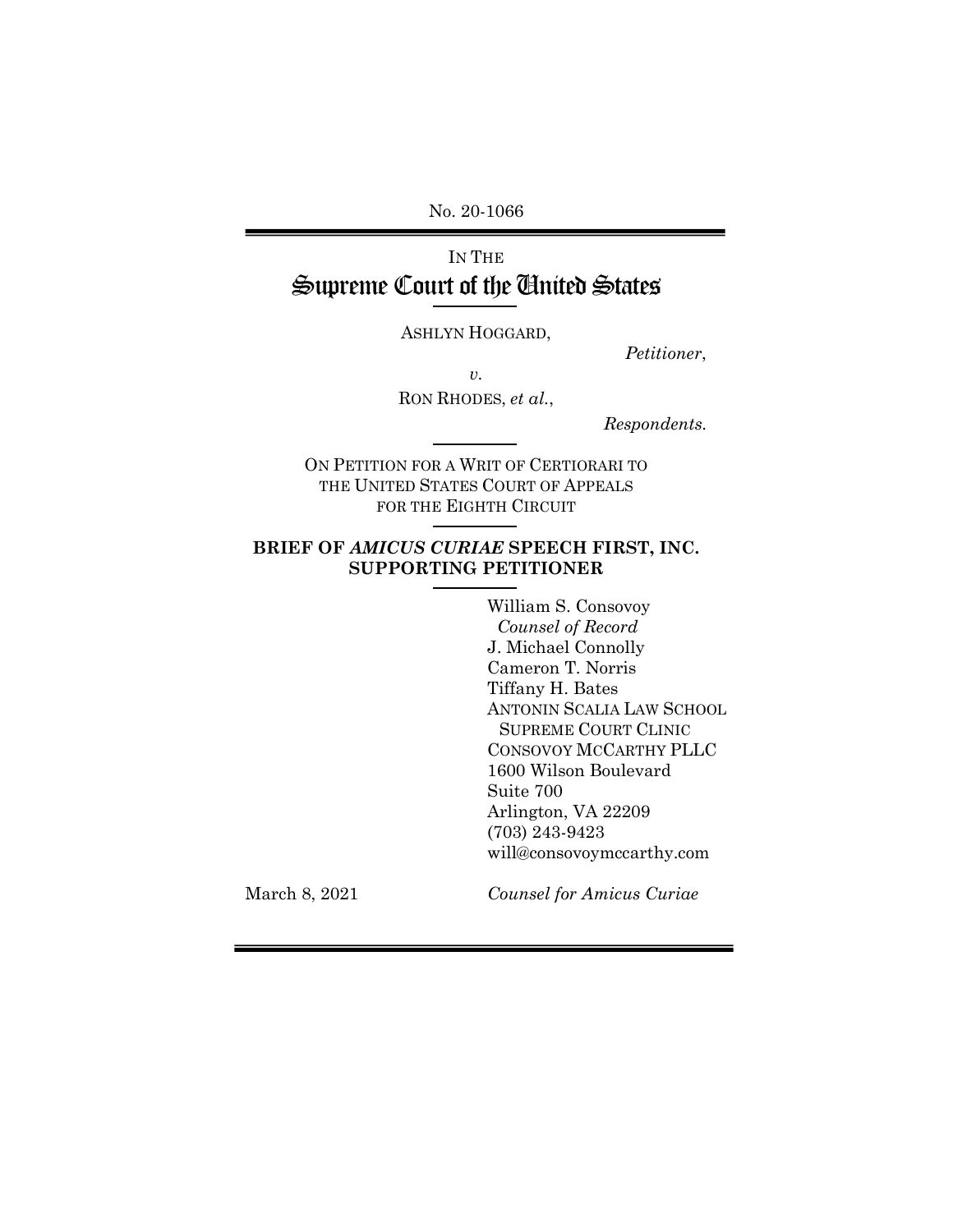# **TABLE OF CONTENTS**

| I. This Court has long held that prior<br>restraints violate the First Amendment4          |
|--------------------------------------------------------------------------------------------|
| II. The University's tabling policy was an                                                 |
| III. The Court should grant the petition in<br>light of the ongoing attacks on free speech |
|                                                                                            |

i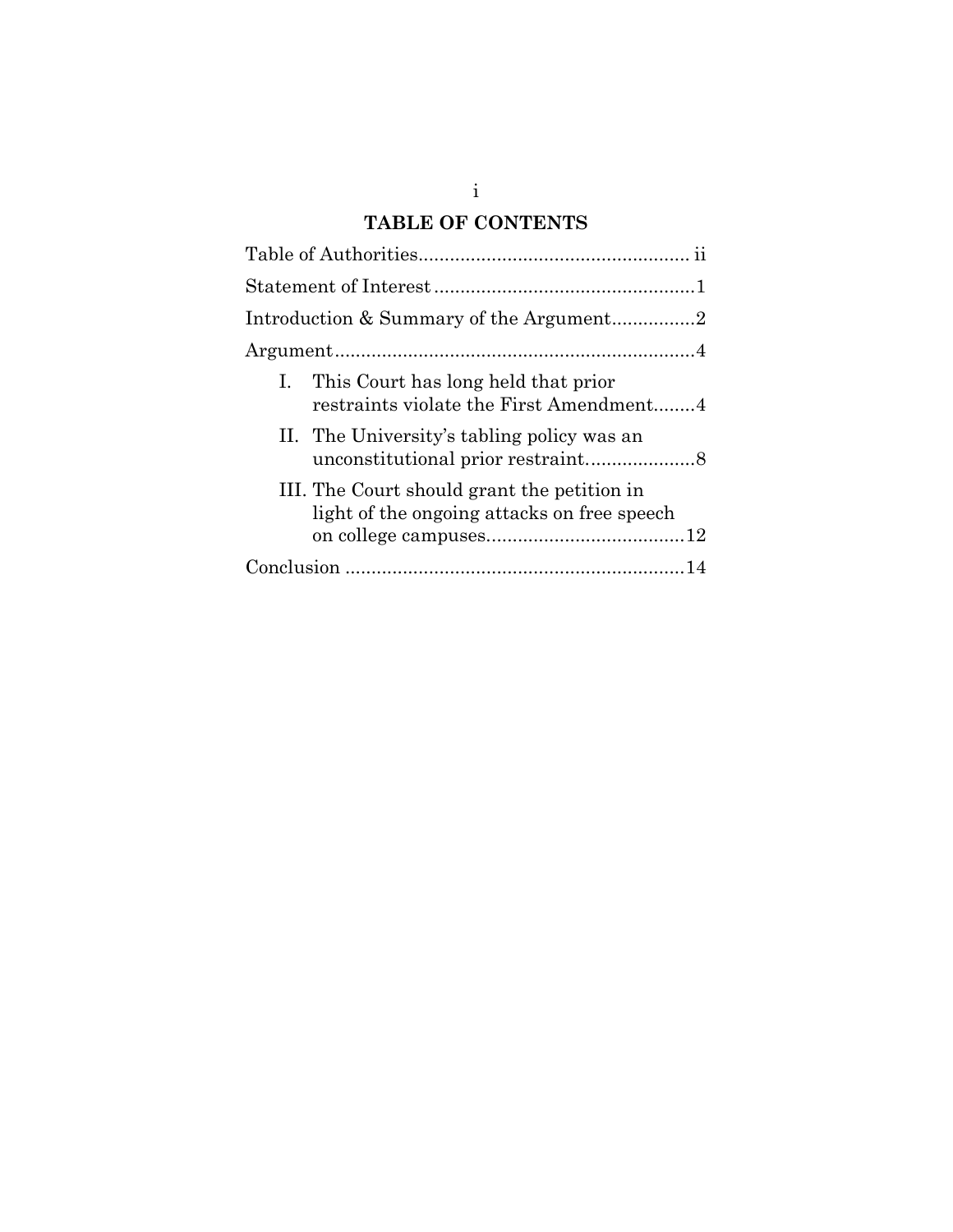## **TABLE OF AUTHORITIES**

<span id="page-2-0"></span>

| Alexander v. United States,                                                     |
|---------------------------------------------------------------------------------|
| Bantam Books, Inc. v. Sullivan,                                                 |
| Bowman v. White,<br>444 F.3d 967 (8th Cir. 2006) 11, 12                         |
| Cantwell v. Connecticut,                                                        |
| Christian Legal Soc'y v. Martinez,                                              |
| City of Lakewood v. Plain Dealer Pub. Co.,                                      |
| Cornelius v. NAACP,                                                             |
| FFRF v. Abbott,                                                                 |
| Forsyth Cty v. Nationalist Movement,                                            |
| Freedman v. Maryland,                                                           |
| $\lim_{u \to 0}$ Lib v. Univ. of Mo.,                                           |
| Hague v. Comm. for Indus. Org.,                                                 |
| Healy v. James,                                                                 |
| Heffron v. Int'l Soc. for Krishna<br>Consciousness, Inc., 452 U.S. 640 (1981)10 |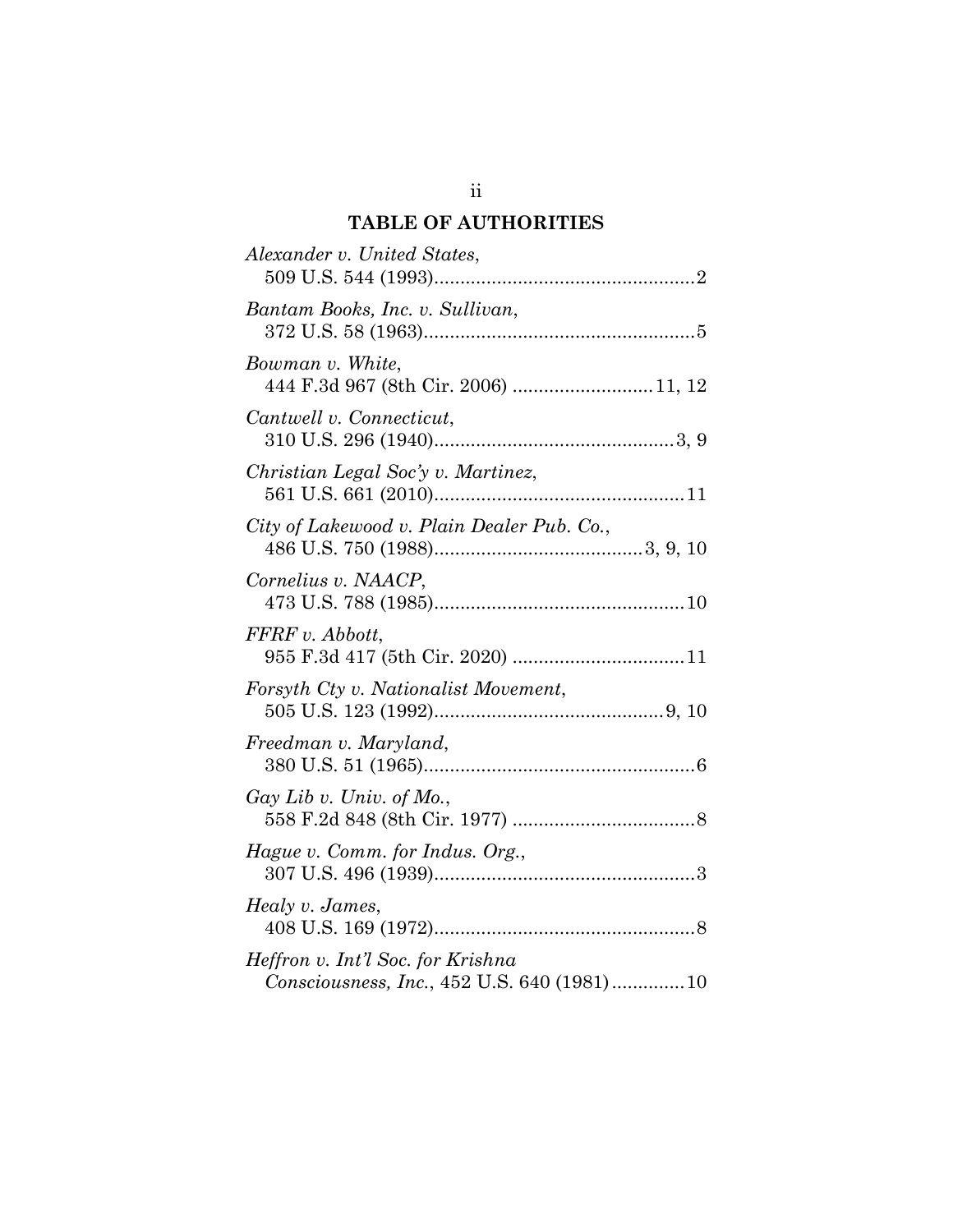| Jones v. City of Opelika,                          |
|----------------------------------------------------|
| Keyishian v. Board of Regents,                     |
| Kunz v. New York,                                  |
| Largent v. Texas,                                  |
| Lovell v. City of Griffin,                         |
| N.Y. Times Co. v. United States,                   |
| Near v. Minnesota,                                 |
| Neb. Press Ass'n v. Stuart,                        |
| Niemotko v. Maryland,                              |
| Org. for a Better Austin v. Keefe,                 |
|                                                    |
| Papish v. Univ. of Mo. Curators,                   |
| Perry Educ. Ass'n v. Perry Local Educators' Ass'n, |
| Schneider v. Town of Irvington,                    |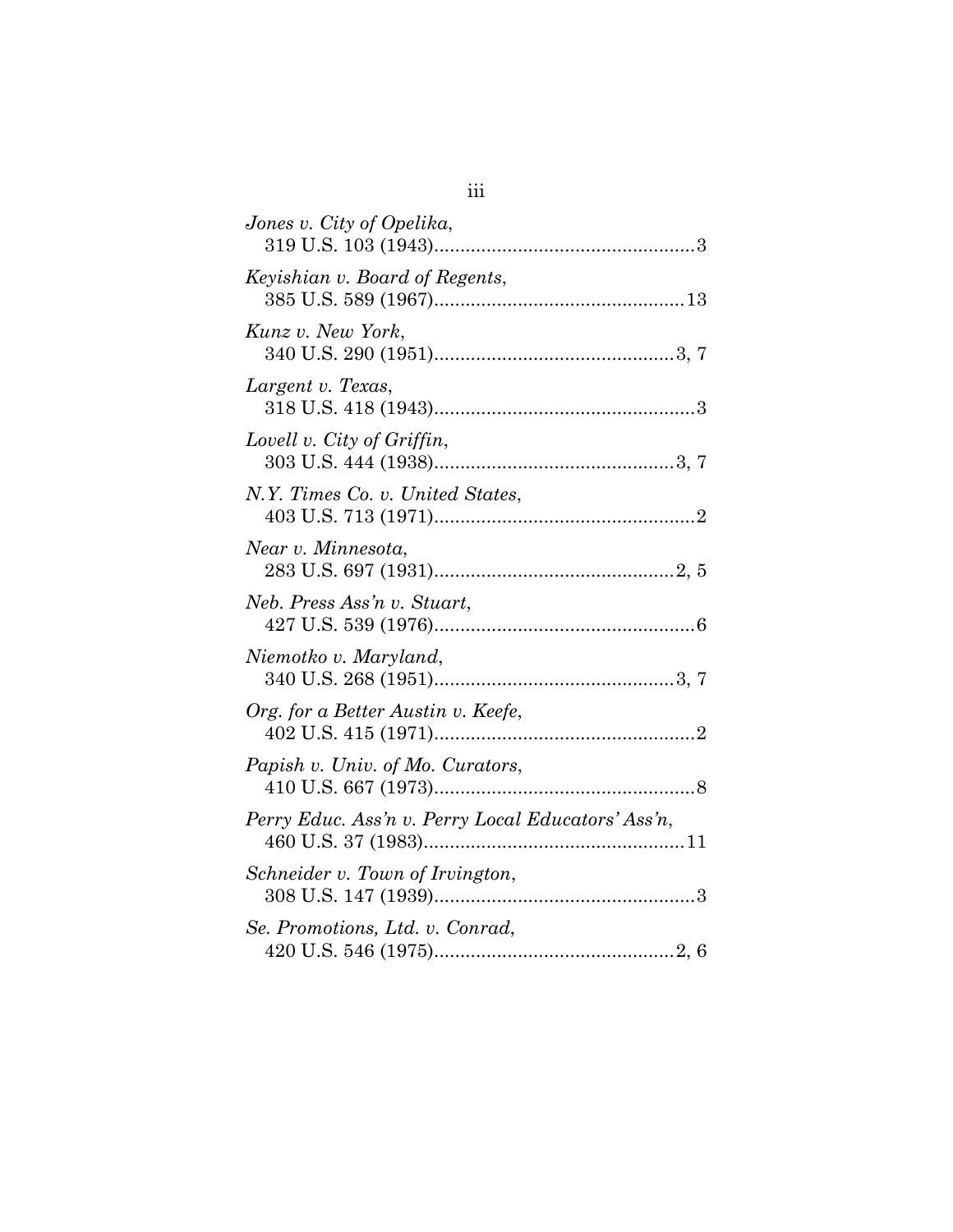| Shelton v. Tucker,                                                                  |
|-------------------------------------------------------------------------------------|
| Shuttlesworth v. City of Birmingham,                                                |
| Speech First, Inc. v. Fenves,                                                       |
| Speech First, Inc. v. Killeen,                                                      |
| Speech First, Inc. v. Schlissel,                                                    |
| Staub v. City of Baxley,                                                            |
| Thomas v. Collins,                                                                  |
| Vance v. Universal Amusement Co.,                                                   |
| <b>CONSTITUTION AND STATUTES</b>                                                    |
|                                                                                     |
|                                                                                     |
| <b>OTHER AUTHORITIES</b>                                                            |
|                                                                                     |
| 2 Blackstone, Commentaries on the Laws of                                           |
| Campus Free Speech Resolution of 2019,<br>S. Res. 233, 116th Cong. (June 3, 2019) 1 |

iv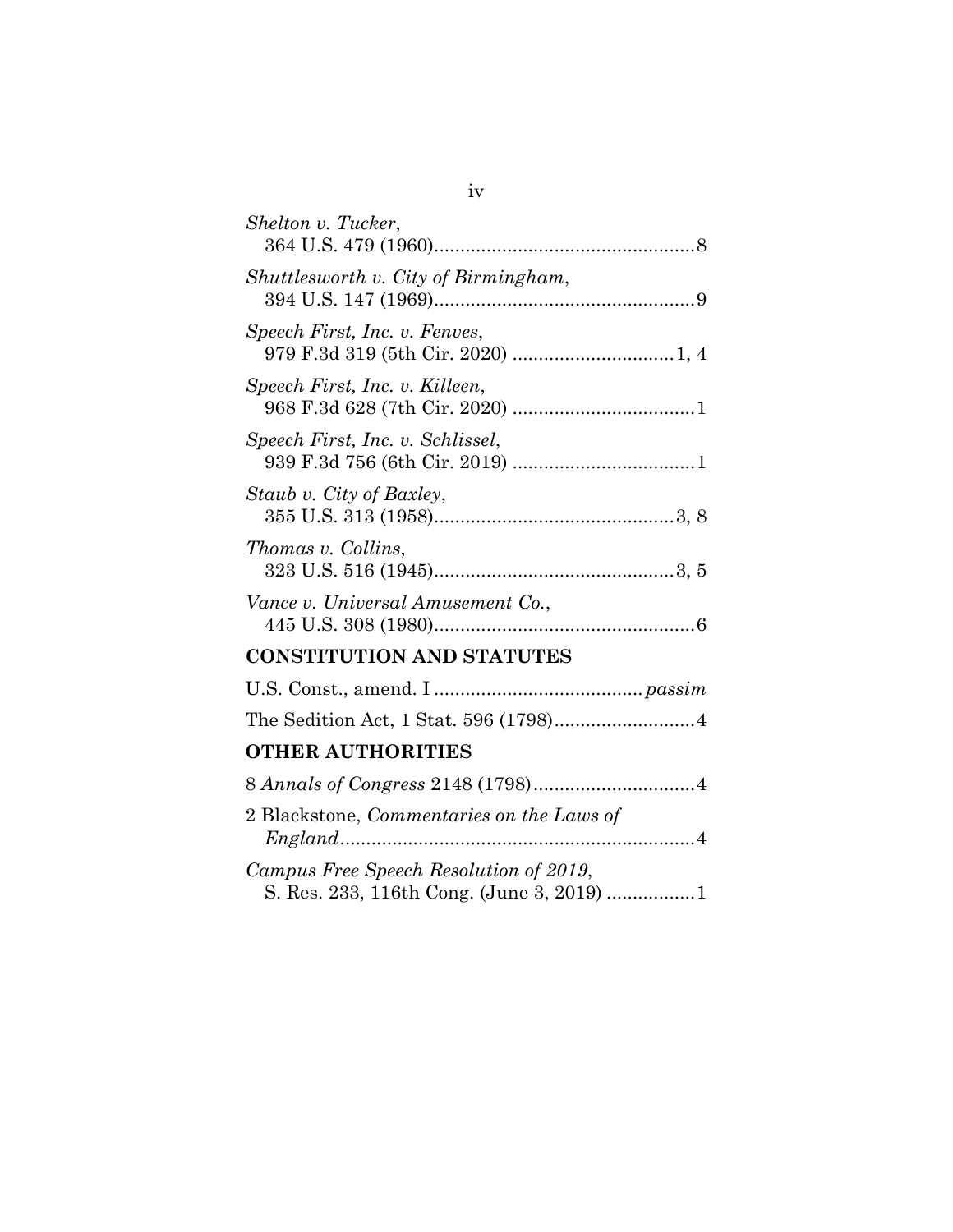| College Students Support the First Amendment,<br>but Some Favor Diversity and Inclusion Over       |
|----------------------------------------------------------------------------------------------------|
| Protecting the Extremes of Free Speech, Knight<br>Found. (May 13, 2019), kng.ht/31Qsz8w 14         |
| Report on the Virginia Resolutions (1799), in<br>4 Letters and Other Writings of James Madison     |
| Scordato, Distinction Without a Difference: A<br>Reappraisal of the Doctrine of Prior Restraint,   |
| 2 Smolla & Nimmer on Freedom of Speech5                                                            |
| Spotlight on Speech Codes 2020: The State of<br>Free Speech on Our Nation's Campuses, FIRE,<br>-13 |

v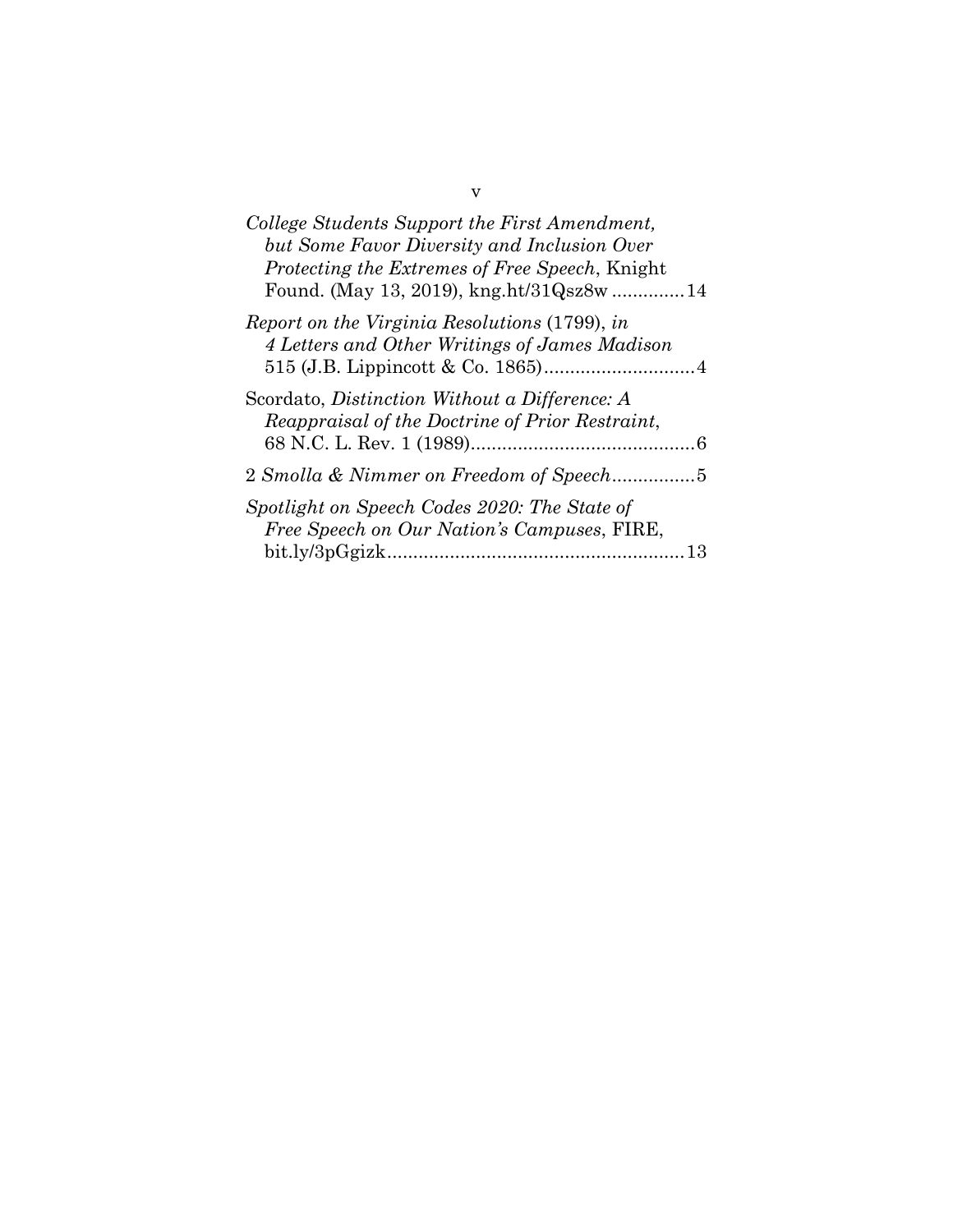#### **STATEMENT OF INTEREST**[1](#page-6-1)

<span id="page-6-0"></span>Speech First is a membership association of students, parents, faculty, alumni, and other concerned citizens. Launched in 2018, Speech First is committed to restoring the freedom of speech on college campuses through advocacy, education, and litigation. Speech First has challenged speech-chilling policies at, for example, the University of Michigan, *Speech First, Inc. v. Schlissel*, 939 F.3d 756 (6th Cir. 2019); the University of Texas, *Speech First, Inc. v. Fenves*, 979 F.3d 319 (5th Cir. 2020); and the University of Illinois, *Speech First, Inc. v. Killeen*, 968 F.3d 628 (7th Cir. 2020).

Speech First is keenly interested in this important case. As a resolution introduced in the U.S. Senate explains, "[D]espite the clarity of the applicable legal precedent and the vital importance of protecting public colleges in the United States as true 'marketplaces of ideas,'" nearly "1 in 10 of the top colleges and universities in the United States quarantine student expression to so-called 'free speech zones'" and "30 percent maintain severely restrictive speech codes that clearly and substantially prohibit constitutionally protected speech." *Campus Free Speech Resolution of 2019*, S. Res. 233, 116th Cong. (June 3, 2019). The University policy at issue

<span id="page-6-1"></span><sup>1</sup> Per Rule 37.6, this brief was not authored in whole or in part by counsel for any party, and no person or entity other than *amicus curiae* or its counsel made a monetary contribution to the preparation or submission of this brief. All parties received timely notice of this filing and have consented to the filing of this brief.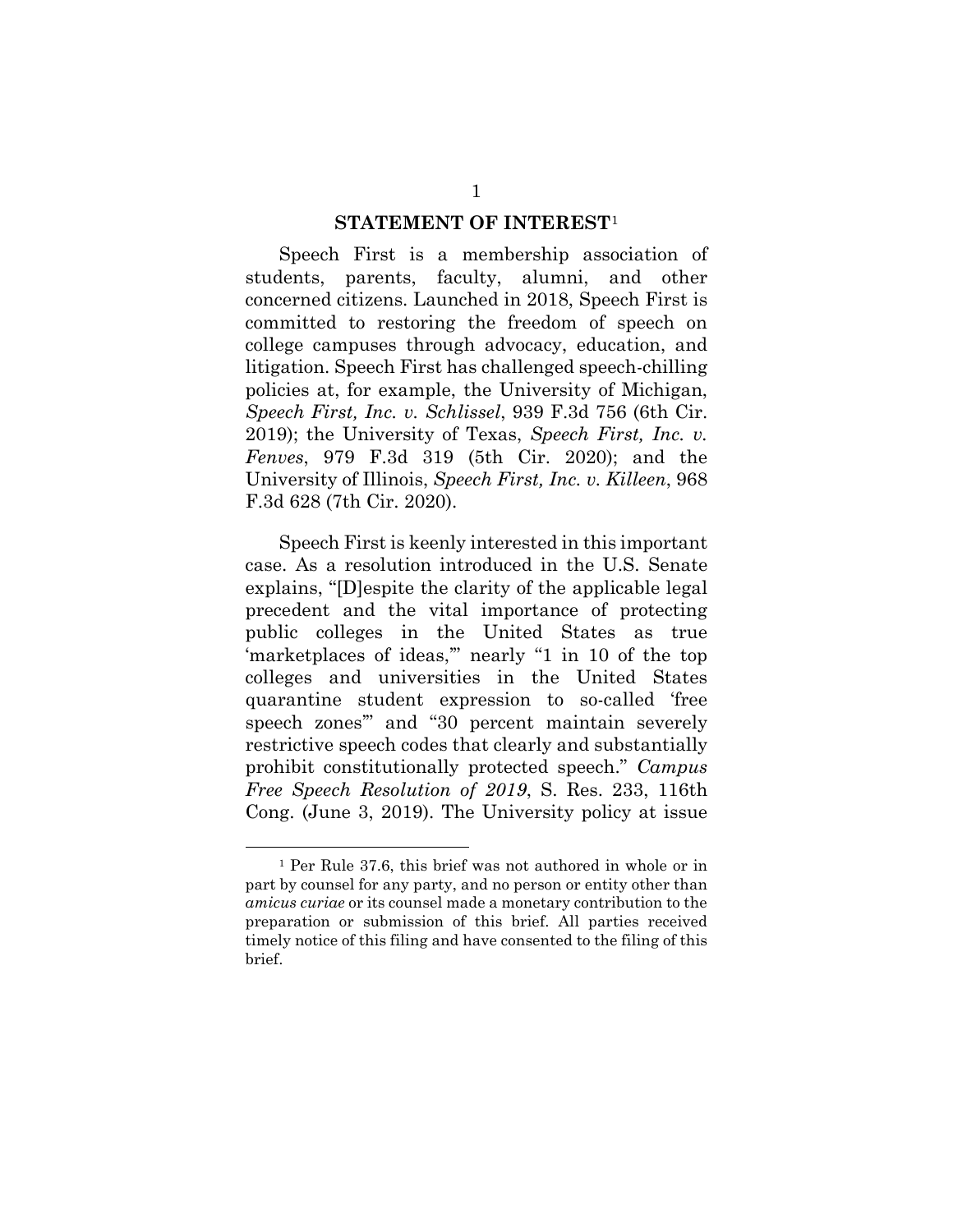<span id="page-7-0"></span>here is the kind that Speech First routinely challenges and the First Amendment clearly forbids.

## **INTRODUCTION & SUMMARY OF THE ARGUMENT**

The concept of prior restraint is "solidly grounded" in Supreme Court precedent. Distinguished from "subsequent punishments," prior restraints "'forbid[] certain communications … in advance of the time that such communications are to occur'"—for example, by requiring a person "to obtain prior approval for ... expressive activities." *Alexander v. United States*, 509 U.S. 544, 550-51 (1993). Since at least the 1930s, this Court has held that prior restraints are "an impermissible restraint on First Amendment rights." *Org. for a Better Austin v. Keefe*, 402 U.S. 415, 418 (1971) (citing *Near v. Minnesota*, 283 U.S. 697 (1931)). Given the obvious "risks of freewheeling censorship," a "free society prefers to punish the few who abuse rights of speech after they break the law than to throttle them … beforehand." *Se. Promotions, Ltd. v. Conrad*, 420 U.S. 546, 559 (1975). This rule against prior restraint is so strong that not even the wartime disclosure of the Pentagon Papers could justify one. *See N.Y. Times Co. v. United States*, 403 U.S. 713, 714 (1971).

Giving a government official unbridled discretion to approve or reject free speech or association is the hallmark of an unconstitutional prior restraint. As early as 1958, this Court could state that "[i]t is *settled* by a long line of recent decisions" that policies making protected expression "contingent upon the uncontrolled will of an official" are "an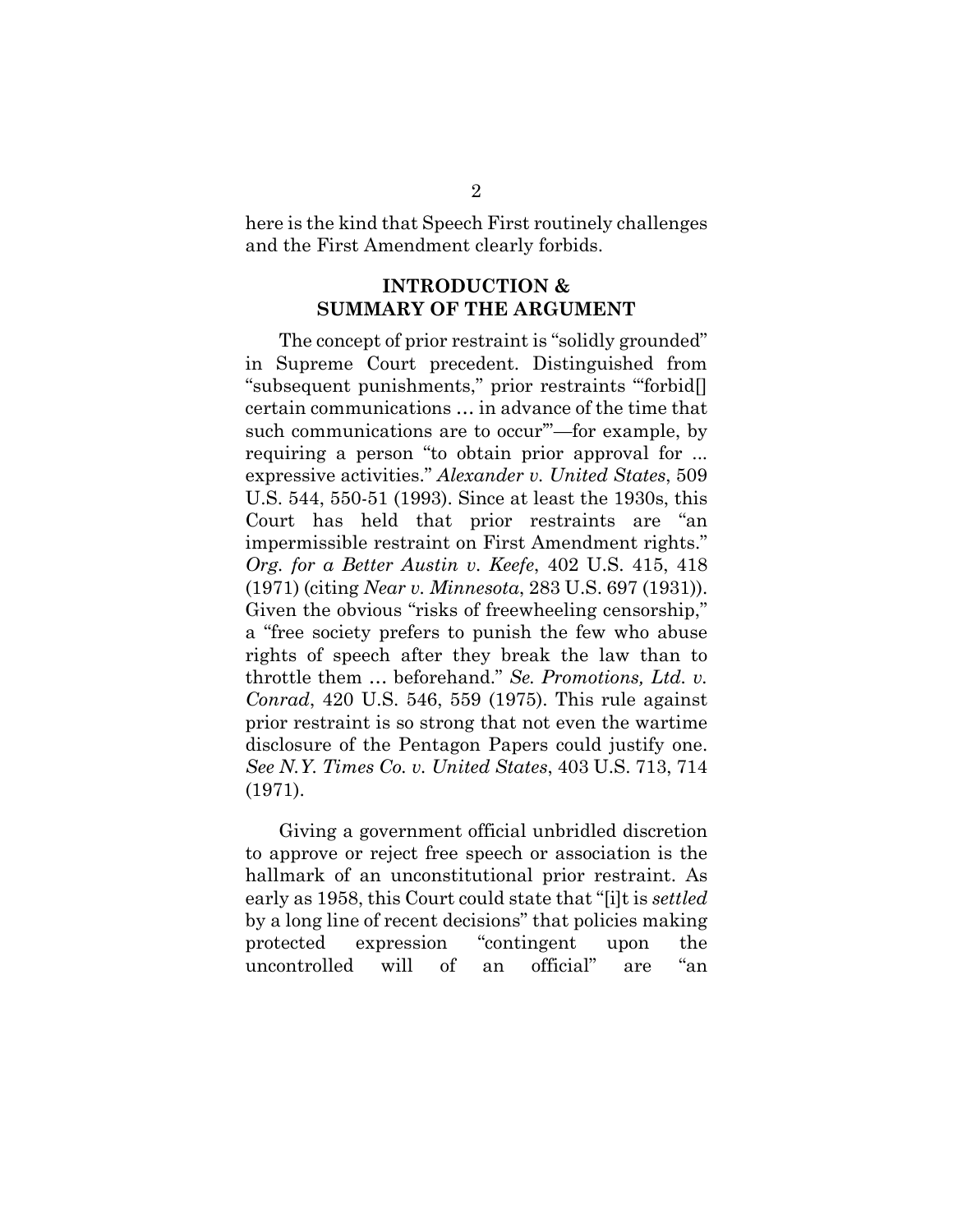unconstitutional … prior restraint." *Staub v. City of Baxley*, 355 U.S. 313, 322 (1958) (emphasis added; citing *Cantwell v. Connecticut*, 310 U.S. 296 (1940); *Lovell v. City of Griffin*, 303 U.S. 444 (1938); *Hague v. Comm. for Indus. Org.*, 307 U.S. 496 (1939); *Schneider v. Town of Irvington*, 308 U.S. 147 (1939); *Largent v. Texas*, 318 U.S. 418 (1943); *Jones v. City of Opelika*, 319 U.S. 103 (1943); *Niemotko v. Maryland*, 340 U.S. 268 (1951); *Kunz v. New York*, 340 U.S. 290 (1951)).

Regrettably, the policy challenged here transgressed this settled rule. Arkansas State banned most students from setting up tables outside the student union, unless they first obtained permission from a University official. Other than a perfunctory nod to content neutrality, this policy placed no meaningful constraints on the University's discretion and contained no definitive guidelines on when permission can be granted or denied. Such a policy is "unconstitutional, because without standards governing the exercise of discretion, a government official may decide who may speak and who may not based upon the content of the speech or viewpoint of the speaker"; and "the absence of express standards makes it difficult" to prove otherwise. *City of Lakewood v. Plain Dealer Pub. Co.*, 486 U.S. 750, 763- 64, 758 (1988).

While the stakes might not seem high when the censor is a university administrator rather than a legislature or a police officer, "it is from petty tyrannies that large ones take root and grow." *Thomas v. Collins*, 323 U.S. 516, 543 (1945). And when it comes to universities, "courts must be especially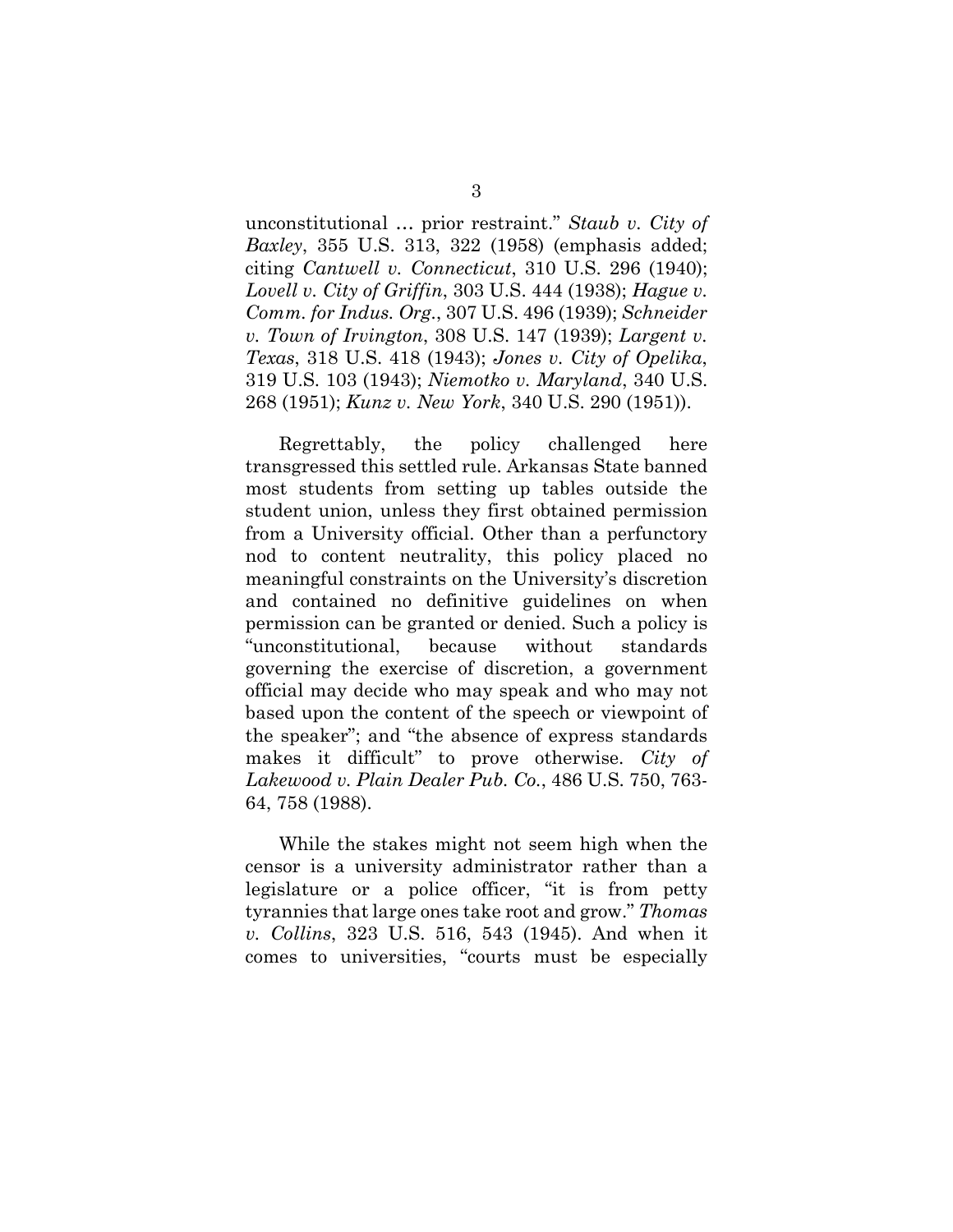vigilant against assaults on speech." *Speech First, Inc. v. Fenves*, 979 F.3d 319, 339 (5th Cir. 2020). Accordingly, the Court should grant the petition and reverse the decision below.

#### **ARGUMENT**

## <span id="page-9-1"></span><span id="page-9-0"></span>**I. This Court has long held that prior restraints violate the First Amendment.**

From the Founding to today, prior restraints have always been considered violations of "the freedom of speech or of the press." U.S. Const., amend. I. Take the Founders' debates over the Sedition Act, for example. The Sedition Act made it a crime to write or publish "any false, scandalous and malicious writing or writings against the government of the United States." 1 Stat. 596 (1798). The Democratic-Republicans criticized the Act as a flagrant violation of the First Amendment. The Federalists, relying on the English common law, responded that the First Amendment "is merely an exemption from all previous restraints." 8 *Annals of Congress* 2148 (1798); *see* 2 Blackstone, *Commentaries on the Laws of England* \*152 ("The liberty of the press … consists in laying no *previous* restraints upon publications"). The Jeffersonians disagreed: In America, Madison explained, "[t]he People, not the Government, possess the absolute sovereignty" and so First Amendment freedoms are "exempt not only from previous restraint" but also "subsequent penalty." *Report on the Virginia Resolutions* (1799), *in* 4 *Letters and Other Writings of James Madison* 515, 542 (J.B. Lippincott & Co. 1865).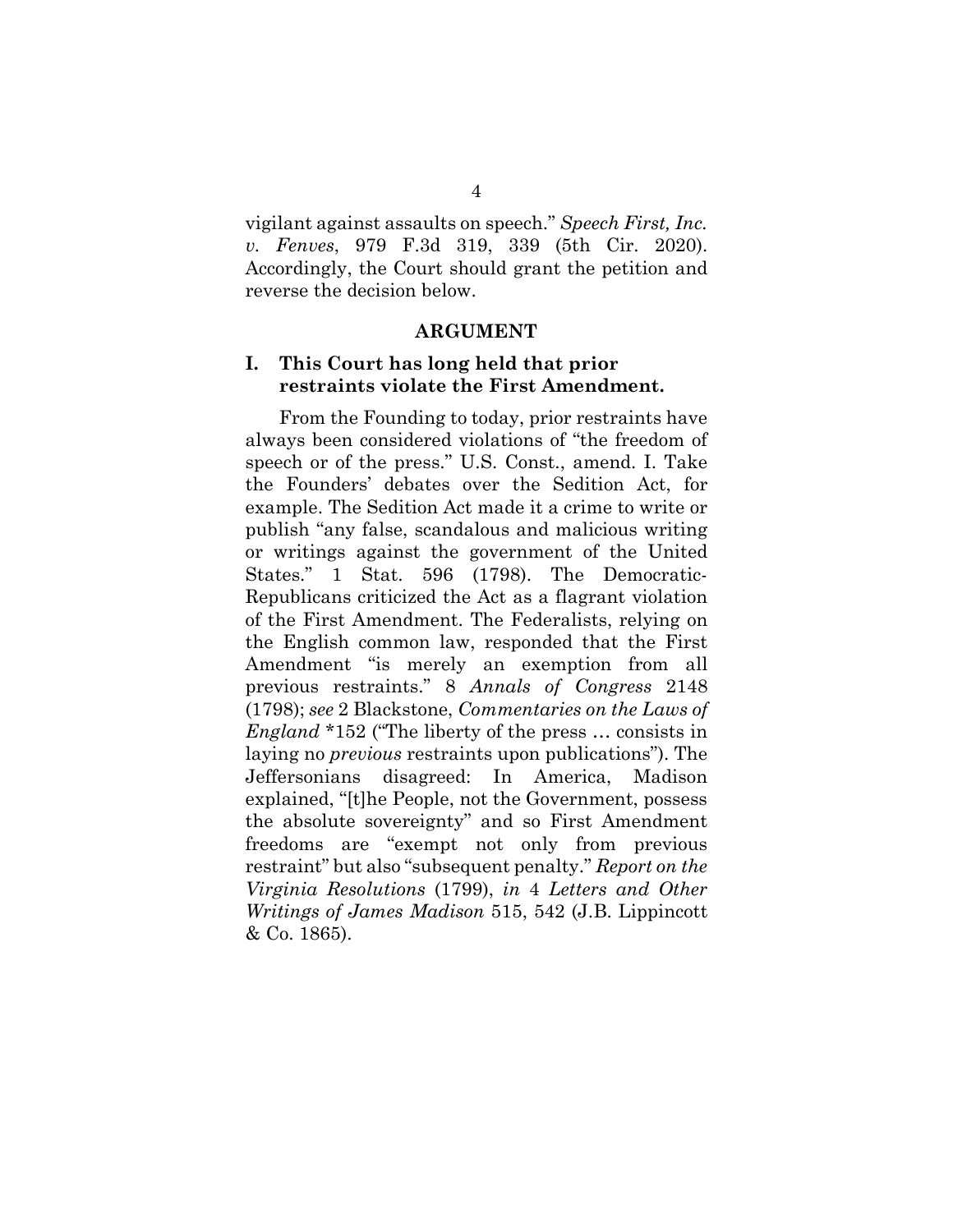While the Democratic-Republicans and Federalists disagreed about the constitutionality of the Sedition Act, they started from a shared premise: the First Amendment certainly *does* prohibit prior restraints. *See generally* 2 *Smolla & Nimmer on Freedom of Speech* §15:2.

Perhaps unsurprisingly, then, the first speech regulation that this Court declared unconstitutional was a prior restraint. In *Near v. Minnesota*, a publisher challenged an injunction that prohibited him from producing any "'malicious, scandalous, or defamatory'" articles in the future. 283 U.S. at 702-05. The Court stated "[t]he general principle" that the First Amendment prohibits prior restraints, which it divined from the English common law, the Founders' debates over the Sedition Act, the "entire absence of attempts to impose previous restraints" since then, and "many decisions under the provisions of state constitutions." *Id.* at 713-19. Because prior restraints are justified "only in exceptional cases," the Court declared the law authorizing the injunction unconstitutional. *Id.* at 716, 722-23. That the publisher was free to speak after he received approval from a court was irrelevant; the power of prior approval is simply "the authority of the censor[,] against which the [First Amendment] was erected." *Id.* at 721; *accord Thomas*, 323 U.S. at 543.

By the 1960s, this Court could declare that "[a]ny system of prior restraints of expression comes to this Court bearing a heavy presumption against its constitutional validity." *Bantam Books, Inc. v. Sullivan*, 372 U.S. 58, 70 (1963) (collecting cases).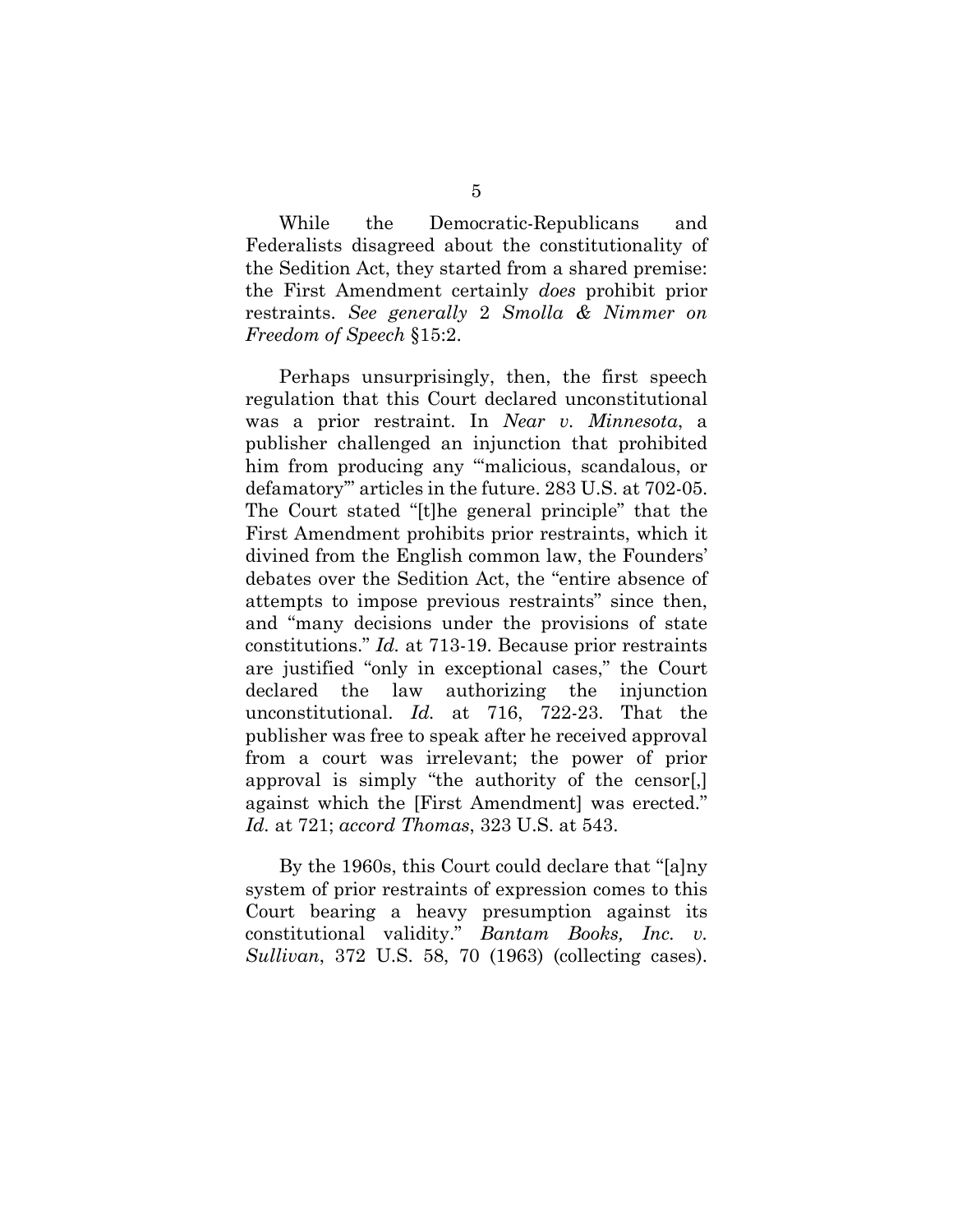"Any" meant "any." *Vance v. Universal Amusement Co.*, 445 U.S. 308, 317 (1980); *see also* Scordato, *Distinction Without a Difference: A Reappraisal of the Doctrine of Prior Restraint*, 68 N.C. L. Rev. 1, 35 n.14 (1989) ("The United States Supreme Court never has found a prior restraint on pure speech to be constitutional."). In several cases, the Court described the ban on prior restraints as "universally accepted," recognized by "every member of the Court," and "deeply etched in our law." *Neb. Press Ass'n v. Stuart*, 427 U.S. 539, 557 (1976); *Se. Promotions*, 420 U.S. at 559. "The thread running through all these cases," the Court explained, "is that prior restraints on speech and publication are the most serious and the least tolerable infringement on First Amendment rights." *Neb. Press*, 427 U.S. at 559.

This Court has long recognized not only the general rule against prior restraints, but also several specific sub-rules. Most notably, it is a "settled rule" that any policy requiring a person to obtain prior approval before engaging in expressive activities must contain "procedural safeguards designed to obviate the dangers of a censorship system." *Freedman v. Maryland*, 380 U.S. 51, 58 (1965); *accord Se. Promotions*, 420 U.S. at 559 (reiterating this "settled rule"). Those safeguards are lacking when the policy does not specify the governing criteria in advance, or leaves the decision to the government's sole discretion.

Cases applying this principle are decades-old and legion. For example: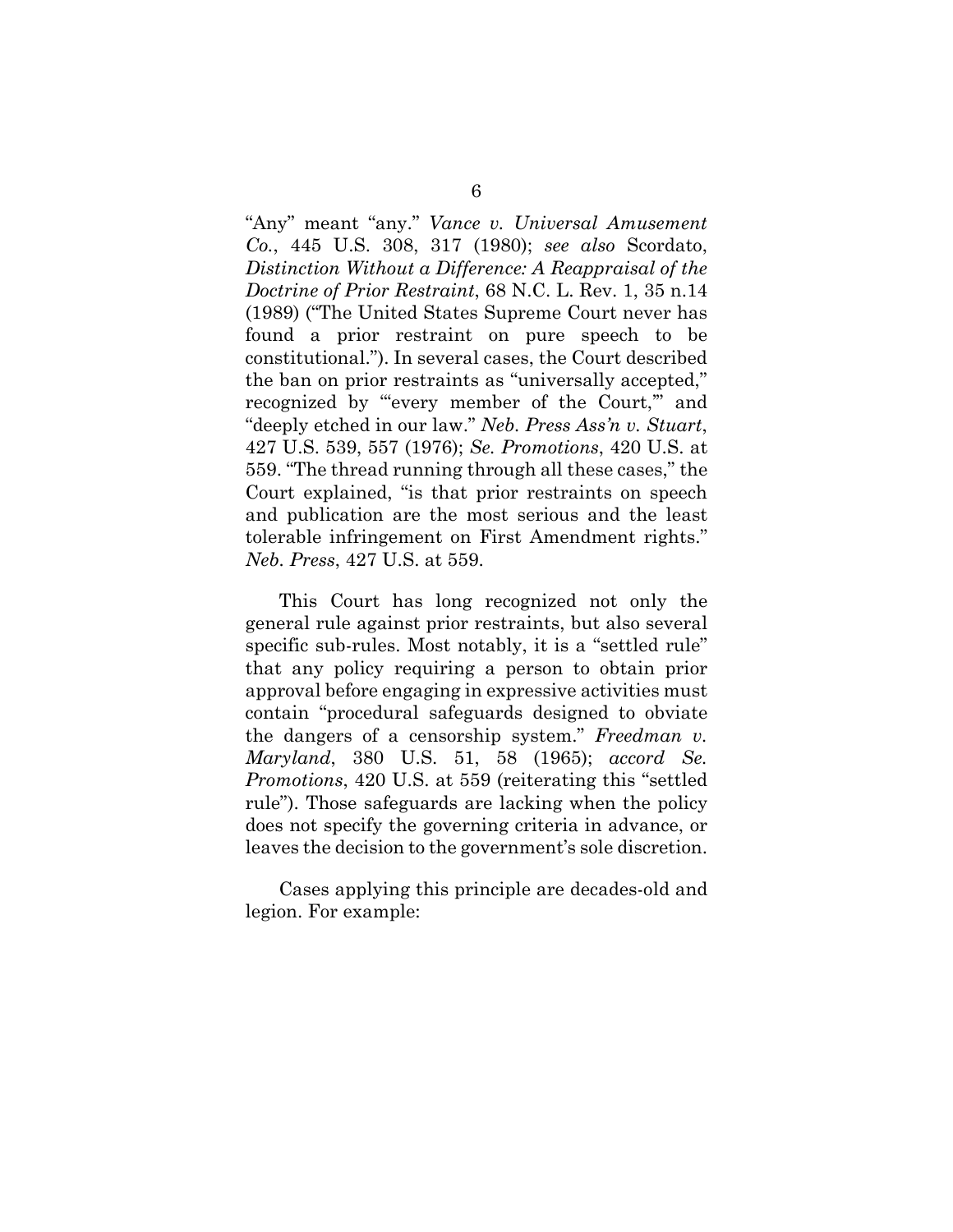- In *Lovell v. City of Griffin* (1938), the Court held that an ordinance requiring leafletters to obtain a permit from the city manager was an unconstitutional prior restraint. The criteria for denying a permit were not "limited" in advance; the city manager could block leafletting "at any time, at ant place, and in any manner." 303 U.S. at 451.
- In *Niemotko v. Maryland* (1951), the Court held that an informal practice of requiring groups to obtain a permit to meet in the public park was an unconstitutional prior restraint. This "amorphous 'practice,' whereby all authority to grant permits for the use of the park" was in the city's "limitless discretion," was unacceptable. 340 U.S. at 271-72. "[T]he lack of standards in the license-issuing 'practice' render[ed] that 'practice' a prior restraint." *Id.* at 273.
- In *Kunz v. New York* (1951), the Court held that an ordinance requiring street preachers to obtain a permit from the police commissioner was an unconstitutional prior restraint. The ordinance did not "mention … reasons for which such a permit application can be refused" and thus gave the police commissioner "discretion in denying … permit applications on the basis of his interpretation, at that time." 340 U.S. at 293. Because the ordinance gave "an administrative official discretionary power to control in advance the right of citizens to speak," it was "clearly invalid as a prior restraint." *Id.*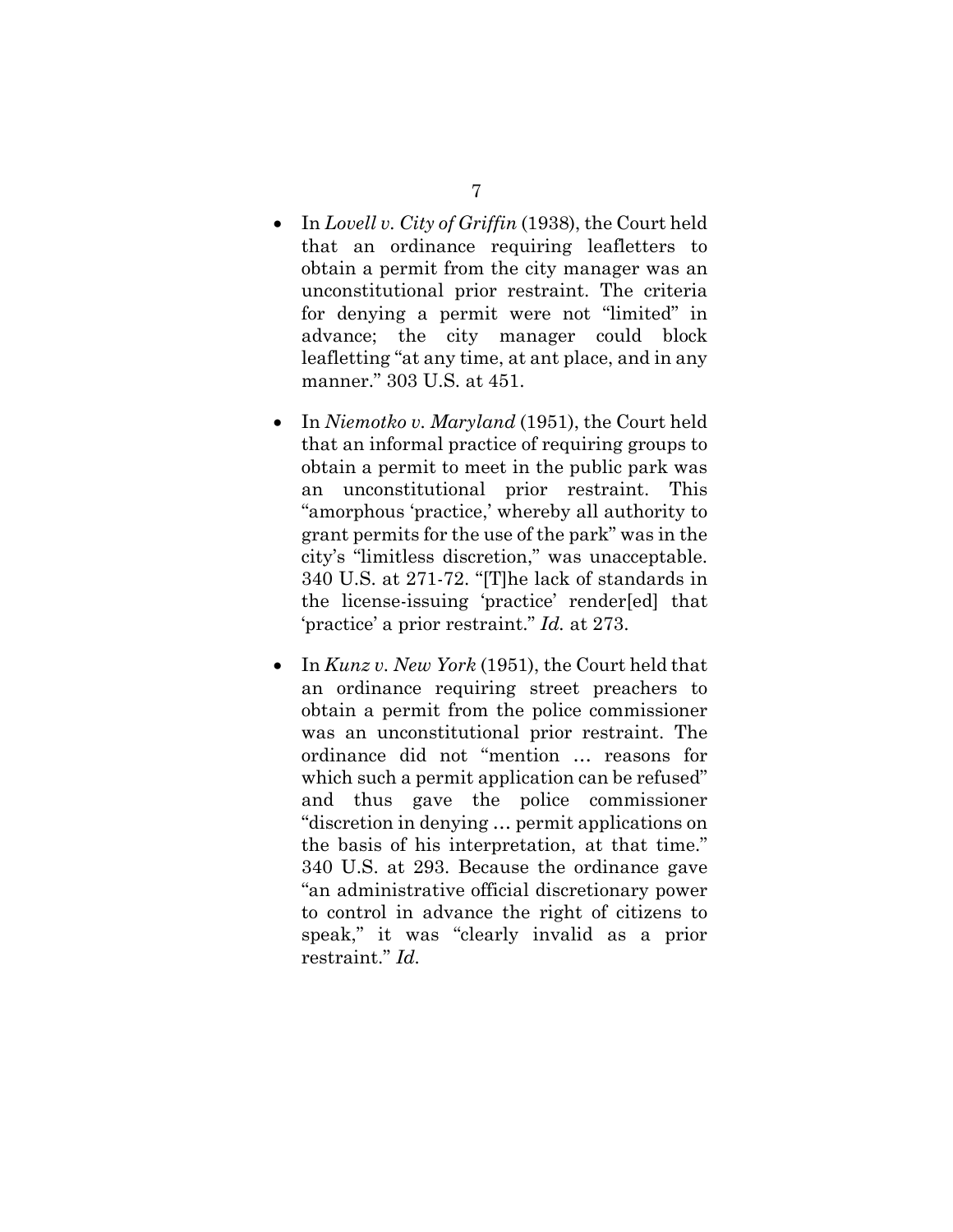Given these and other precedents, by 1958 the Court could state that "[i]t is settled by a long line of recent decisions of this Court" that policies making protected speech "contingent upon the uncontrolled will of an official" are "an unconstitutional censorship or prior restraint." *Staub*, 355 U.S. at 322.

Public universities "are not enclaves immune" from this settled rule. *Healy v. James*, 408 U.S. 169, 180 (1972). "Quite to the contrary, the vigilant protection of constitutional freedoms is nowhere more vital than in the community of American schools." *Id.* (cleaned up). Indeed, even in the university context, "[t]he Supreme Court has long adhered to the principle that any system of prior restraint of expression bears a heavy presumption against its constitutional validity." *Gay Lib v. Univ. of Mo.*, 558 F.2d 848, 855 n.14 (8th Cir. 1977). It is "axiomatic that the First Amendment must flourish as much in the academic setting as anywhere else"; "[t]o invoke censorship in an academic environment [via a prior restraint] is hardly the recognition of a healthy democratic society." *Id.* at 857 (citing *Papish v. Univ. of Mo. Curators*, 410 U.S. 667, 671 (1973); *Shelton v. Tucker*, 364 U.S. 479, 487 (1960)).

## <span id="page-13-0"></span>**II. The University's tabling policy was an unconstitutional prior restraint.**

Arkansas State's tabling policy flagrantly violated these long-established rules. To speak or table on the paved portion of Heritage Plaza, the University required students to obtain prior approval from a University official. Pet. App. 4a. Since the policy was unwritten, it imposed no discernable limits on the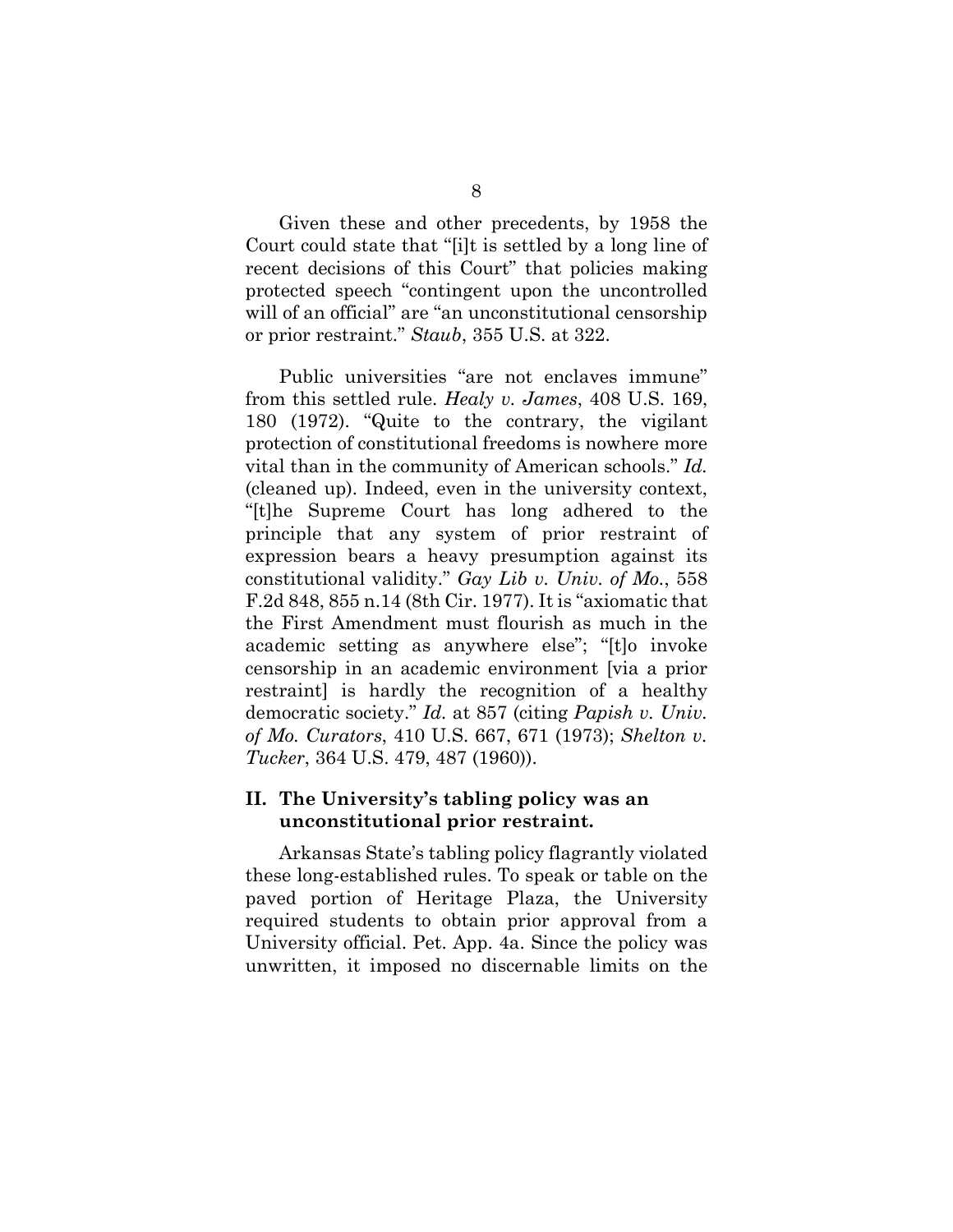official's discretion. Instead of "'narrow, objective, and definite standards to guide the [University's] authority,'" the policy impermissibly "'involve[d] appraisal of facts, the exercise of judgment, and the formation of an opinion' by the [University]." *Forsyth Cty v. Nationalist Movement*, 505 U.S. 123, 131 (1992) (quoting *Shuttlesworth v. City of Birmingham*, 394 U.S. 147, 151 (1969); and *Cantwell*, 310 U.S. at 305). A prior restraint that on its "face … contains no explicit limits on the [University's] discretion" cannot withstand First Amendment scrutiny. *City of Lakewood*, 486 U.S. at 769. "To allow these illusory 'constraints' to constitute the standards necessary to bound a licensor's discretion renders the guarantee against censorship little more than a high-sounding ideal." *Id.* at 769-70.

If the tabling policy allowed speech only by registered student organizations—a limit never specified in the text—that fact makes the policy even less defensible. A "policy permitting communication in a certain manner for some but not for others raises the specter of content and viewpoint censorship," and this "danger … is at its zenith when the determination of who may speak and who may not is left to the unbridled discretion of a government official." *Id.* at 763. Notably, Elizabeth Rouse, the University official who enforced the policy, admitted in a deposition she believed she had discretion to ignore the registered/unregistered distinction and allow unregistered groups to stay and table. She claimed she chose not to here because the presence of the invited speaker "changed the situation." JA 241.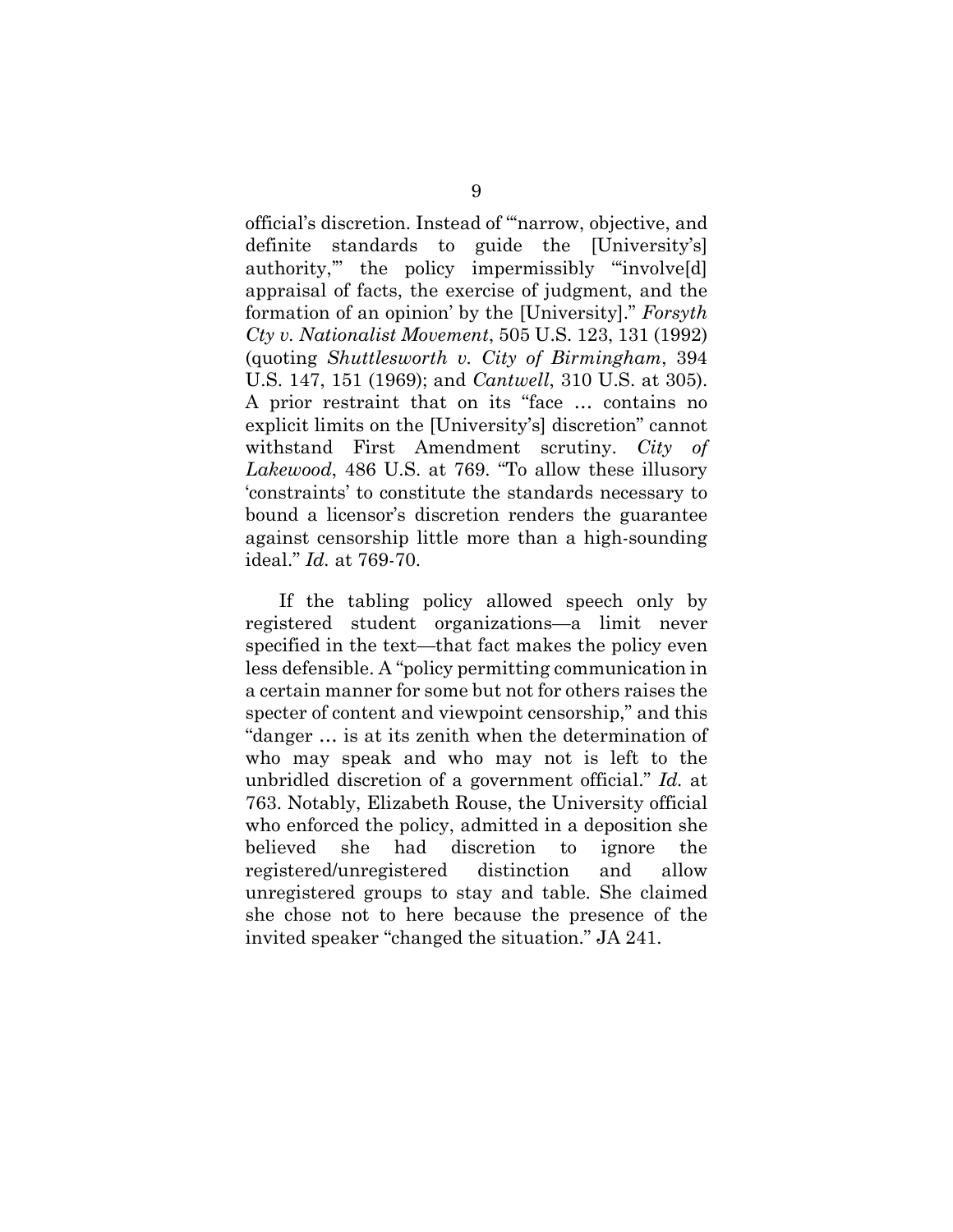Because the University's tabling policy gave officials unbridled discretion to approve or deny student expression, the University cannot possibly defend the policy as a mere time, place, and manner restriction: "A government regulation that allows arbitrary application is 'inherently inconsistent with a valid time, place, and manner regulation because such discretion has the potential for becoming a means of suppressing a particular point of view." *Forsyth Cty.*, 505 U.S. at 130 (quoting *Heffron v. Int'l Soc. for Krishna Consciousness, Inc.*, 452 U.S. 640, 649 (1981)). The officials' unwritten promises to observe viewpoint neutrality cannot save them either: The "mere existence of the [University's] unfettered discretion, coupled with the power of prior restraint, intimidates [students] into censoring their own speech, even if the discretion and power are never actually abused." *City of Lakewood*, 486 U.S. at 757. Nor can courts avoid the unconstitutionality by "writ[ing] … limits" into the policy that aren't there, or by "presum[ing] the [University] will act in good faith and adhere to standards absent from the [policies'] face." *Id.* at 770. "[T]his is the very presumption that the doctrine forbidding unbridled discretion disallows." *Id.*

The Eighth Circuit ignored all of this. The court stated that the caselaw governing prior restraints was "inapposite." Pet. App. 19a. The Court of Appeals was mistaken. Even under a forum-based analysis, regulations of limited public forums must be "*reasonable* in light of the purpose served by the forum." *Cornelius v. NAACP*, 473 U.S. 788, 806 (1985) (emphasis added). Blatant prior restraints are not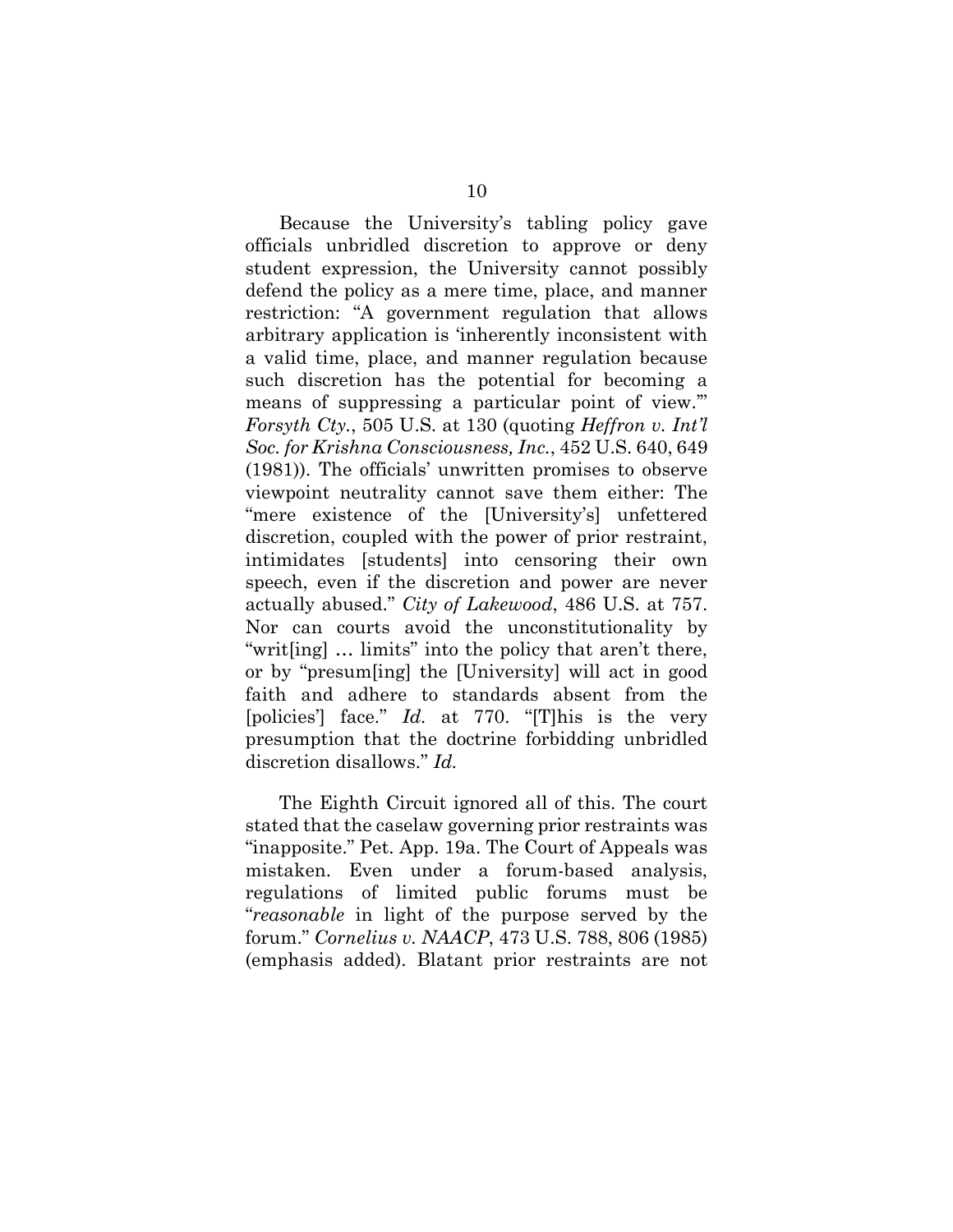reasonable—certainly not when no "substantial alternative channels … remain open" for the restricted speech. *Perry Educ. Ass'n v. Perry Local Educators' Ass'n*, 460 U.S. 37, 53 (1983); *see also Christian Legal Soc'y v. Martinez*, 561 U.S. 661, 690 (2010); *FFRF v. Abbott*, 955 F.3d 417, 427 (5th Cir. 2020). Although the Eight Circuit correctly found that no alternative avenues existed, Pet. App. 14a-16a, it failed to recognize that without those alternative channels, University officials could not have concluded that their prior restraint was reasonable. *Perry*, 460 U.S. at 48-49.

The Eighth Circuit was wrong to suggest that, based on its decision in *Bowman v. White,* 444 F.3d 967 (8th Cir. 2006), the University "might have reasonably believed the Tabling Policy ... was permissible." Pet. App. 19a. In *Bowman*, a nonstudent preacher who was notorious for disrupting campus brought an as-applied challenge to several university policies, including a requirement that he obtain a permit before he could "hand out literature, use signs, or engage in symbolic protests" on campus. *Id.* at 972-74. After reaffirming the settled rule that such prior restraints bear a "heavy presumption of unconstitutionality," *id.* at 980, the court held that the licensing policy overcame that strong presumption in light of the facts of that case. Specifically, the plaintiff in *Bowman* was a non-student speaker who drew large crowds and significantly disrupted campus. That is a far cry from the facts here: Petitioner is a student who had never caused a campus disturbance.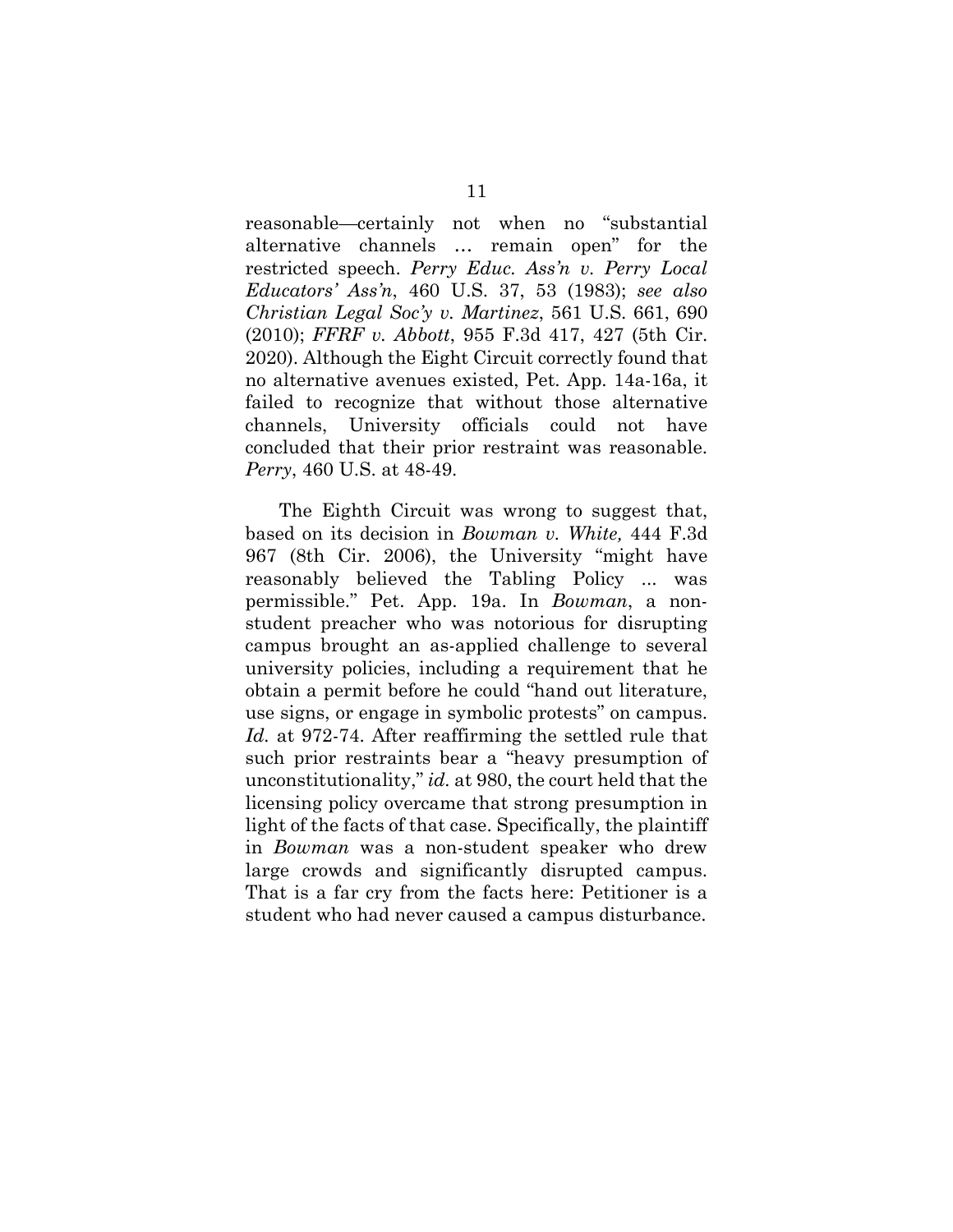The Eighth Circuit itself acknowledged this important difference. Indeed, it specifically stated that the idea that *Bowman* might have led officials to believe that the tabling policy "did not directly involve a prior restraint" and was therefore permissible, "ignored the critical fact that the *Bowman* plaintiff was a non-student, and the speech restrictions were justified by compelling safety and administrative concerns." Pet. App. 19a. Yet because the *Bowman* court ruled in favor of the University administrators, the court held that the officials here "could have reasonably viewed *Bowman* as permitting the Tabling Policy." *Id.* But that view disregards *Bowman*'s "distinguishab[le]" reasoning and the fact that none of the safety and administrative concerns "are present here." Pet. App. 16a-19a; s*ee also* Pet. 18.

Even setting *Bowman* aside, the law governing prior restraints and limited public forums is "clearly established" and put the University on notice that the tabling policy violated the First Amendment. Given the acknowledged absence of alternative channels of speech, no reasonable university official could have believed the tabling policy was constitutional. The Court should grant the petition and reverse the decision below.

## <span id="page-17-0"></span>**III. The Court should grant the petition in light of the ongoing attacks on free speech on college campuses.**

In light of the overwhelming caselaw discussed above, the University's actions violated Petitioner's clearly established First Amendment rights. And yet this kind of violation is all too common at universities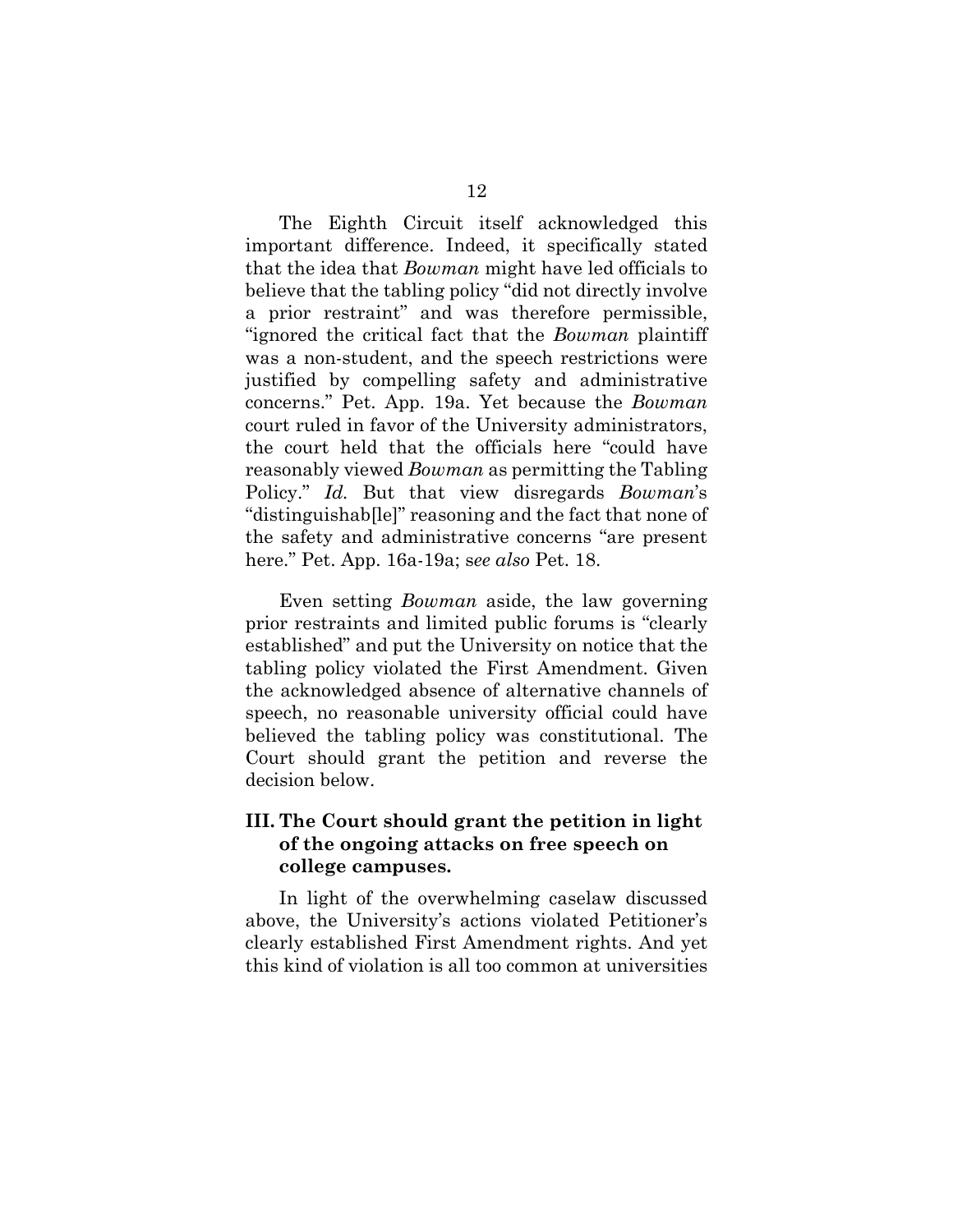across the country. This Court should grant certiorari to weigh in on these important issues in light of the ongoing attacks on free speech on college campuses.

Universities have alarmingly poor records of protecting the free-speech rights of their students. In the past, universities believed that students were best trained "through wide exposure to that robust exchange of ideas which discovers truth out of a multitude of tongues, rather than through any kind of authoritative selection." *Keyishian v. Board of Regents*, 385 U.S. 589, 603 (1967). Not anymore. Sadly, many universities now prefer to stifle speech in the name of a prevailing campus orthodoxy.

Arkansas State's tabling policy is just the tip of the iceberg. Universities across the nation are outlawing speech that they deem biased, uncivil, or annoying instead of letting the best idea win. *See Spotlight on Speech Codes 2020: The State of Free Speech on Our Nation's Campuses*, FIRE, bit.ly/3pGgizk. Many universities encourage students to report their fellow students for "bias incidents," which almost always means politically unpopular speech. Others enact speech codes to prevent students from engaging in offensive or unpopular speech in the first place. Indeed, the vast majority of universities maintain practices and policies that unconstitutionally deter, suppress, and punish speech. In 2020, nearly a quarter of the 471 highereducation institutions surveyed by the Foundation for Individual Rights in Education maintained a "severely restrictive" speech policy that "clearly and substantially restricts protected speech." *Id.* at 2.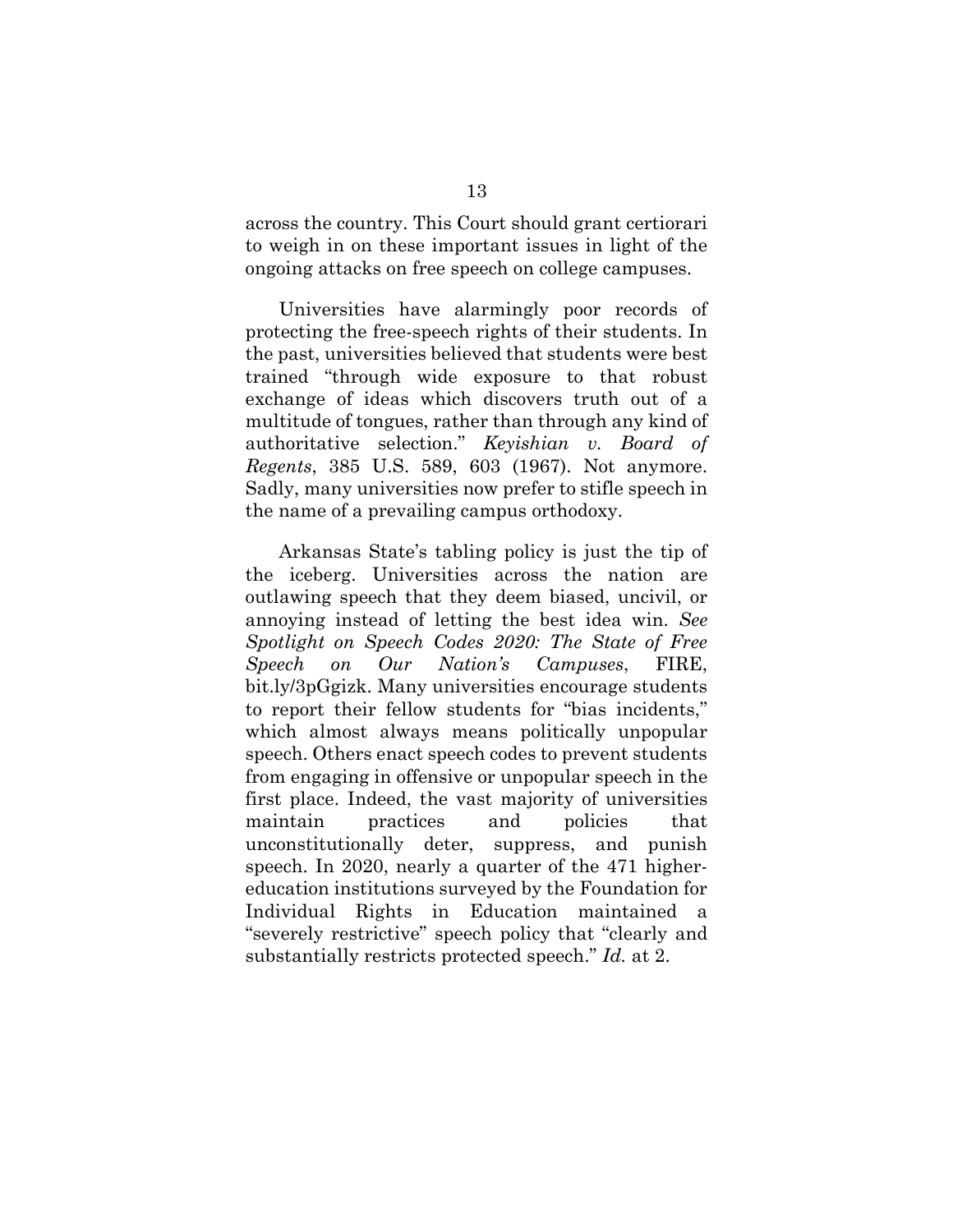These practices and policies are taking a toll on students. According to a 2019 study by the Knight Foundation, more than two-thirds of college students believe their campus climate prevents people from speaking freely. *College Students Support the First Amendment, but Some Favor Diversity and Inclusion Over Protecting the Extremes of Free Speech*, Knight Found. (May 13, 2019), kng.ht/31Qsz8w. Campus climate starts at the top—namely, with the policies that university administrators create to regulate what students can and cannot say. The Court's guidance is needed to stem this dangerous tide.

#### **CONCLUSION**

<span id="page-19-0"></span>For all these reasons, the Court should grant the petition for a writ of certiorari.